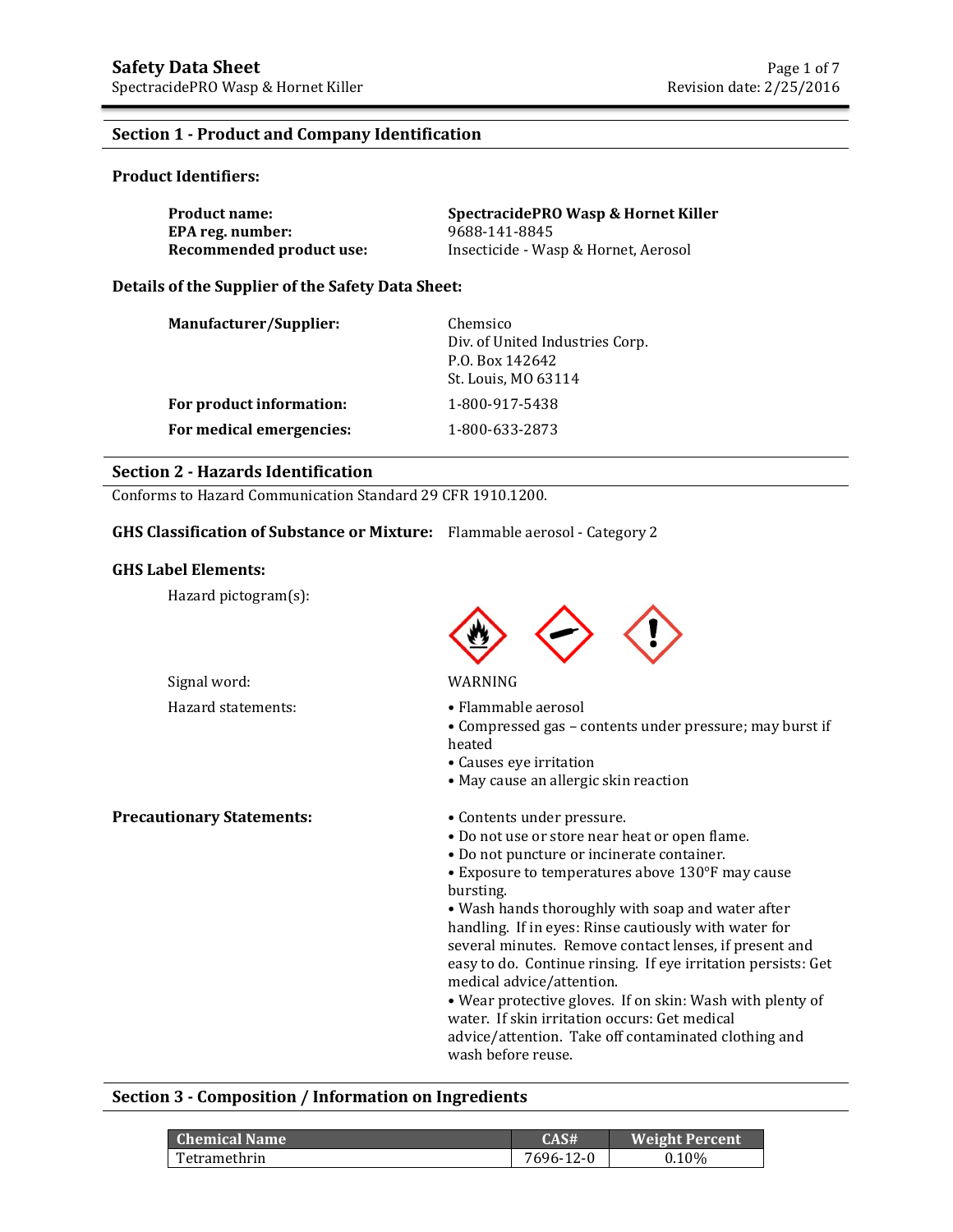| Permethrin                                | 52645-53-1 | 0.25%    |
|-------------------------------------------|------------|----------|
| Piperonyl butoxide                        | $51-03-6$  | $0.50\%$ |
| Petroleum distillates, hydrotreated light | 64742-47-8 | 91.00%   |
| Propane                                   | 74-98-6    | 8.00%    |

Note: Ingredients not identified are proprietary or non-hazardous. Values are not product specifications.

#### **Section 4 - First Aid Measures**

| Eye contact:              | Hold eye open and rinse slowly and gently with water for<br>15-20 minutes. Remove contact lenses, if present, after the<br>first 5 minutes, then continue rinsing. Call a poison control<br>center or doctor for treatment advice. |
|---------------------------|------------------------------------------------------------------------------------------------------------------------------------------------------------------------------------------------------------------------------------|
| <b>Skin contact:</b>      | Take off contaminated clothing. Rinse skin immediately<br>with plenty of water for 15-20 minutes. Call a poison<br>control center or doctor for treatment advice.                                                                  |
| Inhalation:               | No special requirements                                                                                                                                                                                                            |
| Ingestion:                | No special requirements                                                                                                                                                                                                            |
| <b>Note to Physician:</b> | Contains petroleum distillates - vomiting may cause<br>aspiration pneumonia.                                                                                                                                                       |
| <b>General advice:</b>    | If you feel unwell, seek medical advice (show the label<br>where possible). Ensure that medical personnel are aware<br>of the material(s) involved, and take precautions to protect<br>themselves. Keep out of reach of children.  |

# **Section 5 - Fire Fighting Measures**

| <b>Flammable properties:</b>                   | Pressurized aerosol container                                                                      |
|------------------------------------------------|----------------------------------------------------------------------------------------------------|
| <b>NFPA</b> classification:                    | NFPA level 3 aerosol                                                                               |
| Suitable extinguishing media:                  | Water fog, foam, $CO2$ , dry chemical                                                              |
| Unsuitable extinguishing media:                | Not available                                                                                      |
| Specific hazards arising from the<br>chemical: | Contents under pressure – container may burst in heat of<br>fire.                                  |
| Protective equipment for firefighters:         | Firefighters should wear full protective clothing including<br>self-contained breathing apparatus. |
| <b>Hazardous combustion products:</b>          | None known                                                                                         |
| <b>Explosion data:</b>                         | Not available                                                                                      |
| Sensitivity to static discharge:               | Not available                                                                                      |
| <b>Personal precautions:</b>                   | Keep unnecessary personnel away. Do not touch or walk<br>through spilled material.                 |

## **Section 6 - Accidental Release Measures**

**Personnel precautions: Remove all sources of ignition. Wear personnel protective** equipment as recommended in Section 8. Wash thoroughly after handling.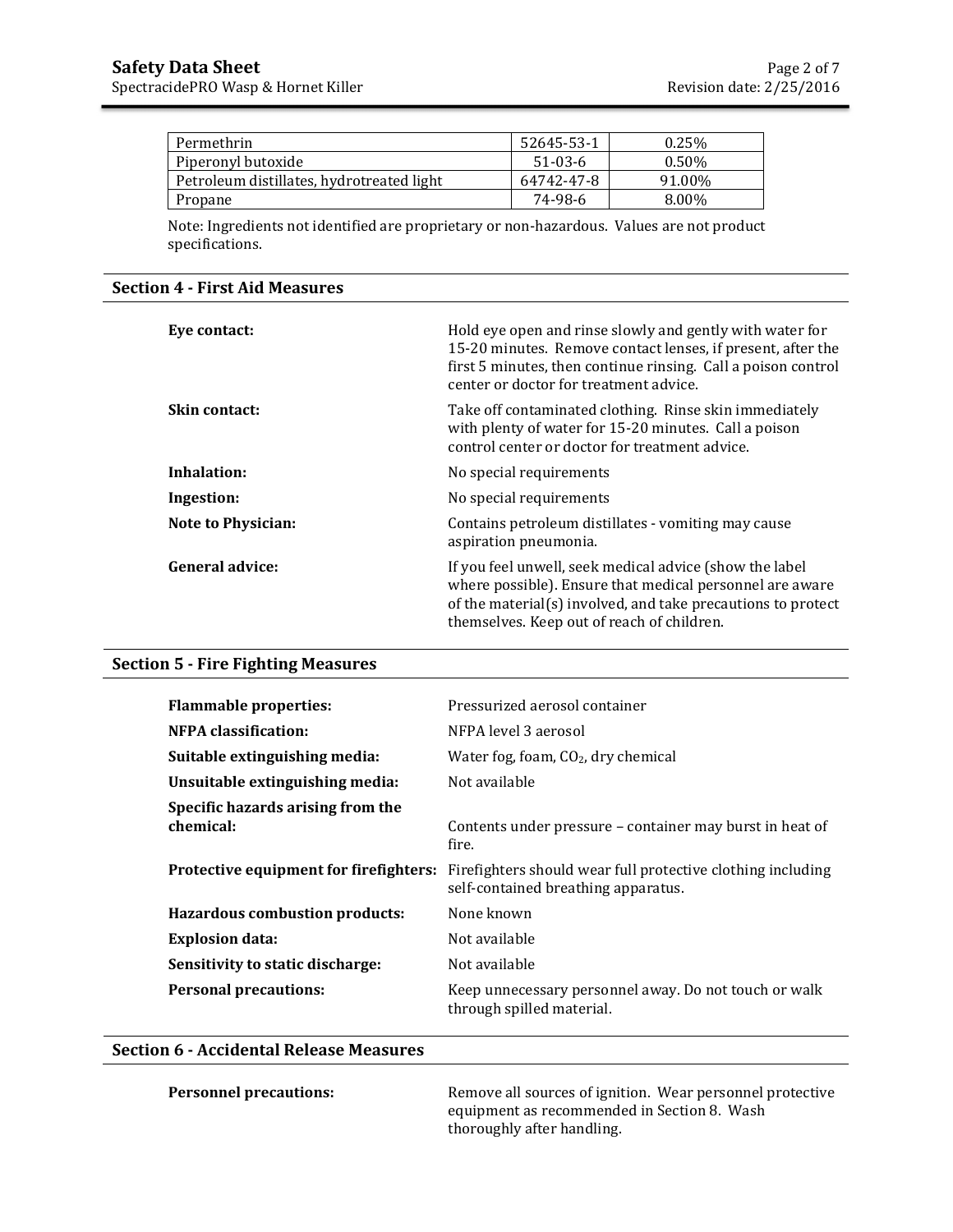| For emergency responders:         | If specialized clothing is required to deal with the spillage,<br>take note of any information in Section 8 on suitable and<br>unsuitable materials.                                                                                                                                                                                                                                                                                                    |
|-----------------------------------|---------------------------------------------------------------------------------------------------------------------------------------------------------------------------------------------------------------------------------------------------------------------------------------------------------------------------------------------------------------------------------------------------------------------------------------------------------|
| <b>Environmental precautions:</b> | Avoid dispersal of spilled material and runoff and contact<br>with soil, waterways, drains and sewers.                                                                                                                                                                                                                                                                                                                                                  |
| Methods for containment and       |                                                                                                                                                                                                                                                                                                                                                                                                                                                         |
| cleaning up:                      | Stop leak if without risk. Move containers from spill area.<br>Before attempting clean up, refer to hazard data given<br>above. Small spills may be absorbed with earth, sand or<br>absorbent material swept up and placed in suitable,<br>covered, and labeled containers. Prevent large spills from<br>entering sewers or waterways. Contact emergency<br>services and supplier for advice. Never return spills in<br>original containers for re-use. |

## **Section 7 - Handling and Storage**

| <b>Precautions for safe handling:</b> | Put on appropriate personal protective equipment as<br>recommended in Section 8. Pressurized container: protect<br>from sunlight and do not expose to temperatures<br>exceeding 50°C (122°F). Do not pierce or burn, even after<br>use. Do not ingest. Avoid contact with skin, eyes and<br>clothing. Avoid breathing vapor or mist. Use only with<br>adequate ventilation. Store and use away from heat,<br>sparks, open flame or any other ignition source. Use<br>explosion-proof electrical equipment. Use only non-<br>sparking tools. Empty containers retain product residue<br>and can be hazardous. |
|---------------------------------------|--------------------------------------------------------------------------------------------------------------------------------------------------------------------------------------------------------------------------------------------------------------------------------------------------------------------------------------------------------------------------------------------------------------------------------------------------------------------------------------------------------------------------------------------------------------------------------------------------------------|
| Storage:                              | Store in a cool, dry area away from open flame. Do not<br>store above $50^{\circ}$ C (122 $^{\circ}$ F).                                                                                                                                                                                                                                                                                                                                                                                                                                                                                                     |

# **Section 8 - Exposure Controls / Personal Protection**

# **Exposure guidelines:**

|                              |     | <b>Exposure Limits</b>              |  |                    |          |                 |             |
|------------------------------|-----|-------------------------------------|--|--------------------|----------|-----------------|-------------|
|                              |     | <b>ACGIH TLV</b><br><b>OSHA PEL</b> |  | <b>SupplierOEL</b> |          |                 |             |
| <b>Chemical name</b>         |     | $mg/m^3$<br>ppm                     |  | ppm                | $mg/m^3$ | ppm             | $mg/m^3$    |
| Tetramethrin                 | TWA | None                                |  | None               |          | None            |             |
| Permethrin                   | TWA | None                                |  | None               |          |                 | None        |
| Piperonyl butoxide           | TWA | None                                |  | None               |          |                 | None        |
| Petroleum distillates, light | TWA | None listed                         |  |                    | 200      |                 | None listed |
| Propane                      | TWA | 1000<br>1800                        |  | 1000               |          | Not established |             |

**Engineering controls: General ventilation normally adequate.** 

# **Person protective equipment:**

| Eye/Face protection:           | During application, prevent entry into eyes. Wear safety<br>glasses with side shields if using in large applications. |
|--------------------------------|-----------------------------------------------------------------------------------------------------------------------|
| <b>Skin protection:</b>        | Wash hands after application.                                                                                         |
| <b>Respiratory protection:</b> | Where exposure guideline levels may be exceeded, use an<br>approved NIOSH respirator. Do not use product indoors.     |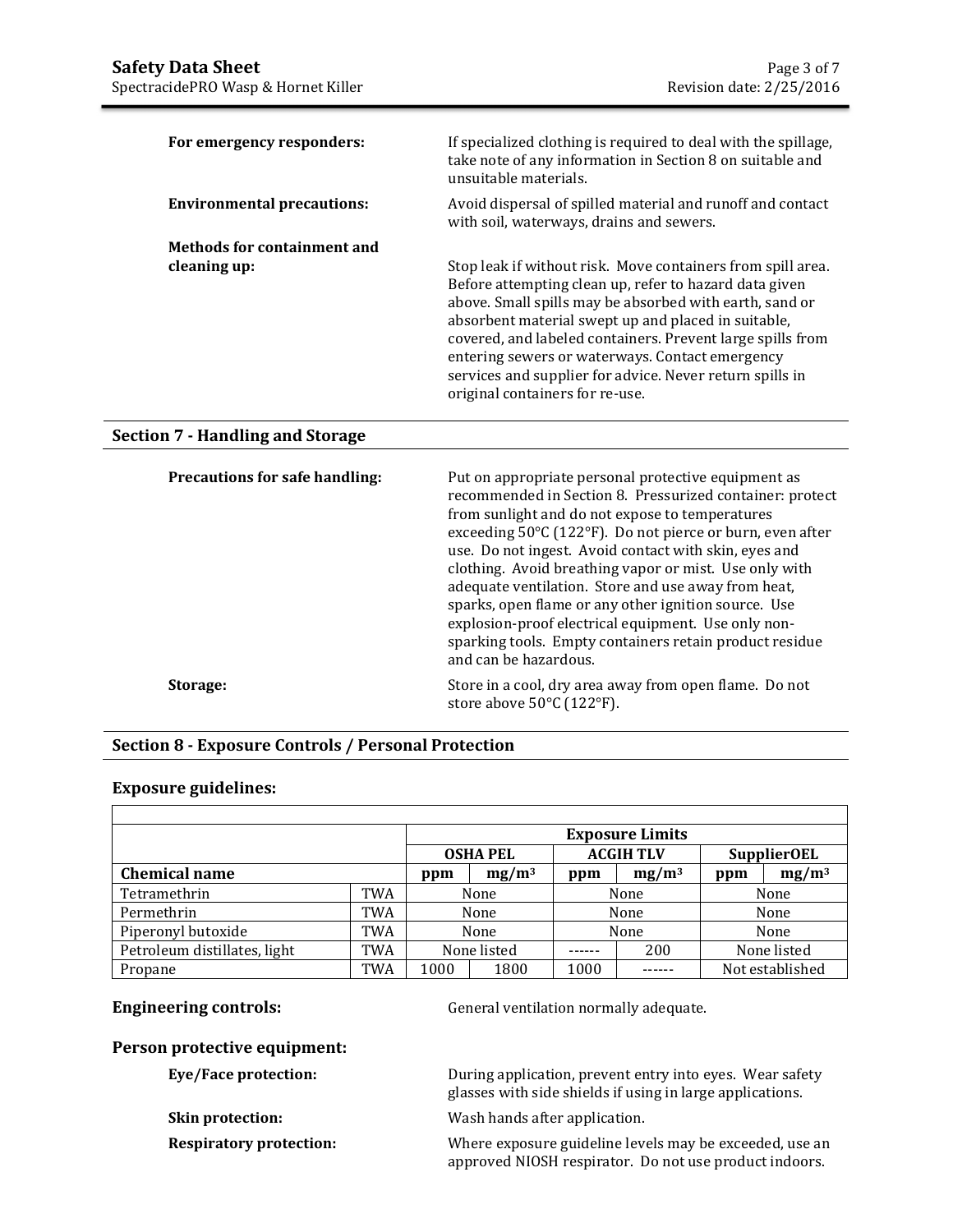**General hygiene considerations:** Handle in accordance with good industrial hygiene and safety practices. When using, do not eat or drink. Wash hands before breaks and immediately after handling the product.

## **Section 9 - Physical & Chemical Properties**

| Appearance:                                        | Clear                       |
|----------------------------------------------------|-----------------------------|
| Color:                                             | Light yellow to water-white |
| <b>Physical state:</b>                             | Pressurized liquid          |
| Odor:                                              | Aliphatic solvent           |
| Odor threshold:                                    | No data available           |
| pH:                                                | No data available           |
| <b>Melting point:</b>                              | No data available           |
| Freezing point:                                    | No data available           |
| <b>Boiling point:</b>                              | No data available           |
| <b>Flash point:</b>                                | >200°F (liquid portion)     |
| <b>Flame extension</b>                             | No data available           |
| Flammability limits in air,<br>lower, % by volume: | No data available           |
| Flammability limits in air,<br>upper, % by volume: | No data available           |
| Vapor pressure:                                    | No data available           |
| Vapor density:                                     | No data available           |
| Relative density @ 20°C:                           | 0.816 (liquid portion)      |
| <b>Octanol/water coefficient:</b>                  | No data available           |
| Auto-ignition temperature:                         | No data available           |
| <b>Decomposition temperature:</b>                  | No data available           |
| Solubility:                                        | Miscible in water           |
| <b>Evaporation rate:</b>                           | No data available           |
| % Volatile organic compounds:                      | 8.0                         |
|                                                    |                             |

# **Section 10 - Chemical Stability & Reactivity Information**

# **Reactivity**

| Conditions to avoid:                       | Do not mix with other chemicals.             |
|--------------------------------------------|----------------------------------------------|
| Incompatible materials:                    | Avoid strong oxidizers.                      |
| <b>Chemical stability</b>                  |                                              |
| <b>Product stability:</b>                  | Stable under recommended storage conditions. |
| 0ther                                      |                                              |
| <b>Hazardous decomposition products:</b>   | None known                                   |
| <b>Possibility of hazardous reactions:</b> | Hazardous polymerization does not occur.     |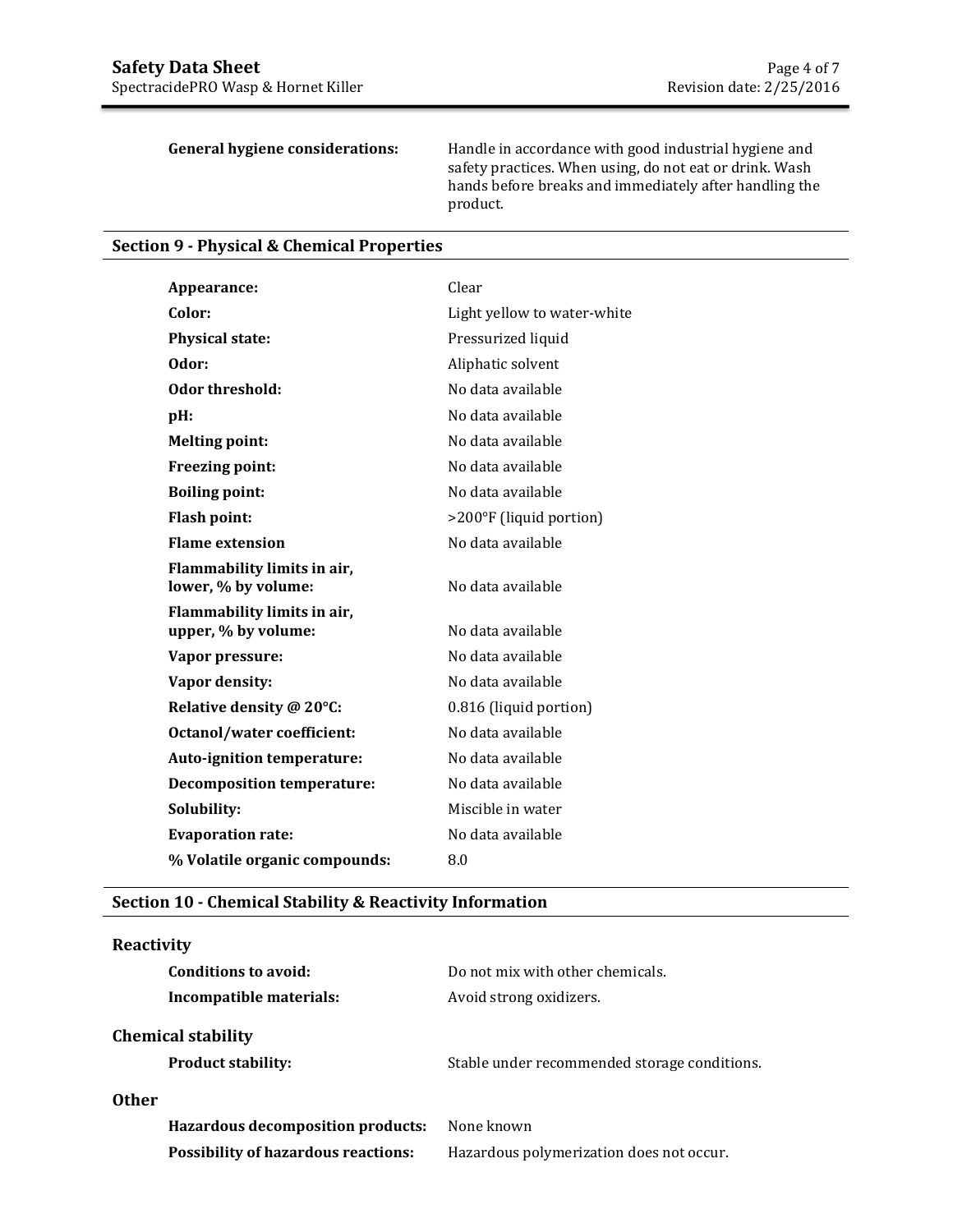# **Section 11 - Toxicological Information**

| Primary eye irritation:                  | Causes moderate eye irritation (EPA tox. category III) |
|------------------------------------------|--------------------------------------------------------|
| <b>Primary skin irritation:</b>          | Non-irritating (EPA tox. category IV)                  |
| Acute dermal:                            | $LD_{50}$ > 5000 mg/kg (EPA tox. category IV)          |
| <b>Acute inhalation:</b>                 | $LC_{50}$ > 2mg/L (EPA tox. cateogry IV)               |
| Acute oral:                              | $LD_{50}$ > 5000 mg/kg (EPA tox. category IV)          |
| Sensitization:                           | May cause allergic reaction after repeated contact.    |
| <b>Chronic effects/ Carcinogenicity:</b> | No data available                                      |
| Mutagenicity:                            | No data available                                      |
| <b>Reproductive effects:</b>             | No data available                                      |
| Teratogenicity:                          | No data available                                      |
| Ecotoxicity:                             | No data available                                      |

## **Section 12 - Ecological Information**

| <b>Environmental effects:</b>           | No data available           |
|-----------------------------------------|-----------------------------|
| <b>Aquatic toxicity:</b>                | Toxic to aquatic organisms. |
| Persistence / degradability:            | No data available           |
| Bioaccumulation / accumulation:         | No data available           |
| <b>Partition coefficient:</b>           | No data available           |
| <b>Mobility in environmental media:</b> | No data available           |
| <b>Chemical fate information:</b>       | No data available           |

### **Section 13 - Disposal Considerations**

| Waste codes:                              | Not available                                          |
|-------------------------------------------|--------------------------------------------------------|
| <b>Disposal instructions:</b>             | Dispose in accordance with all applicable regulations. |
| Waste from residues / unused<br>products: | Not available                                          |
| Contaminated packaging:                   | Not available                                          |

# **Section 14 - Transportation Information**

| U.S. Department of Transportation |                                                     |
|-----------------------------------|-----------------------------------------------------|
| (DOT):                            | UN-1950, Aerosols, Flammable, 2.1, Limited Quantity |
| <b>IATA:</b>                      | UN-1950, Aerosols, 2.1                              |
| IMDG:                             | UN-1950, Aerosols, Flammable, 2, Limited Quantity   |

### **Section 15 - Regulatory Information**

**29 CFR 1910.1200 hazardous chemical Occupational Safety and Health Administration (OSHA):** No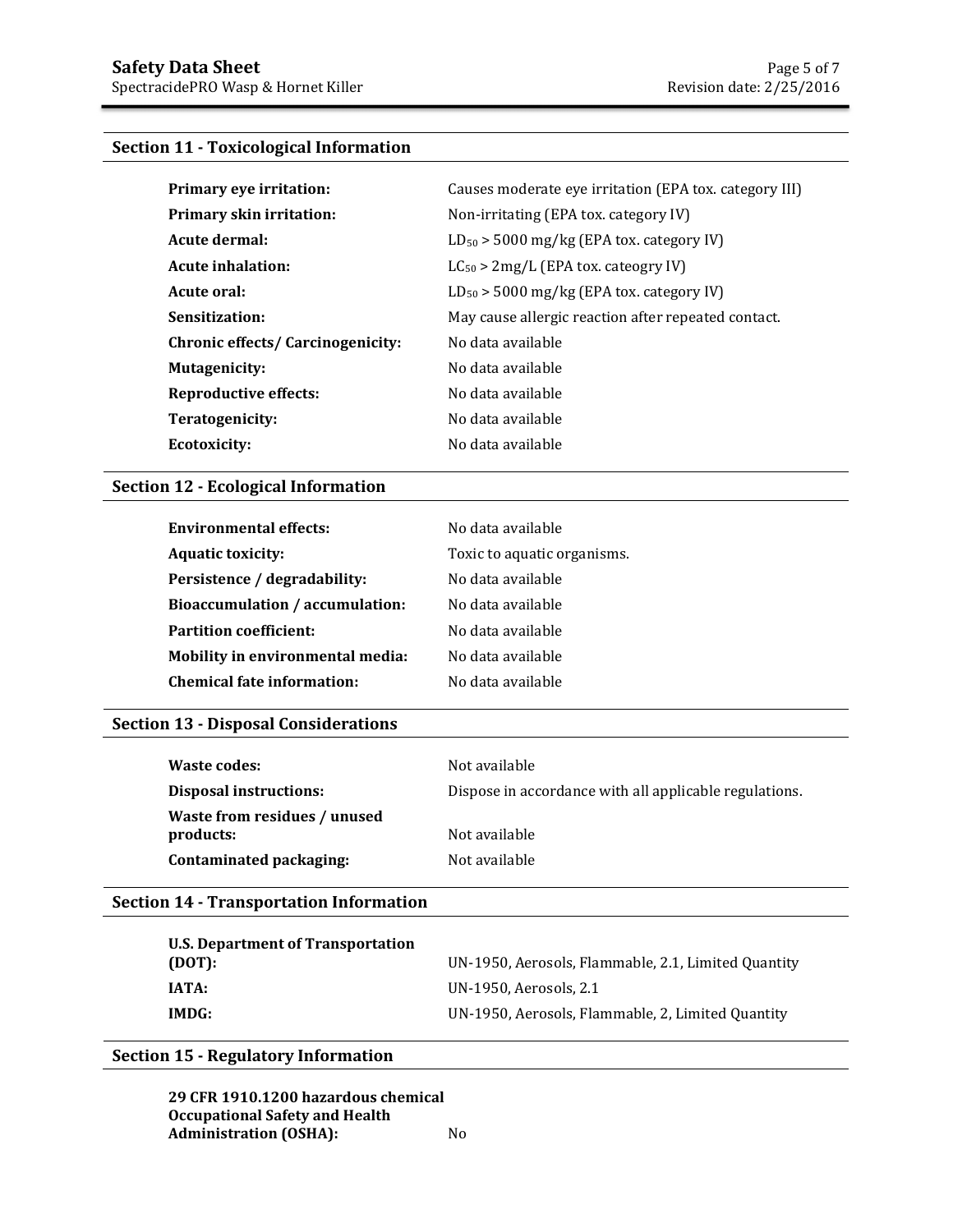| quantity:                     | <b>CERCLA (Superfund) reportable</b>                                                                                                                                                                                                                                                                                                                                                                                  | Not available                                                                                                                                                                                                                                                                                                                                                                                                                                                                                                                                                                                           |
|-------------------------------|-----------------------------------------------------------------------------------------------------------------------------------------------------------------------------------------------------------------------------------------------------------------------------------------------------------------------------------------------------------------------------------------------------------------------|---------------------------------------------------------------------------------------------------------------------------------------------------------------------------------------------------------------------------------------------------------------------------------------------------------------------------------------------------------------------------------------------------------------------------------------------------------------------------------------------------------------------------------------------------------------------------------------------------------|
| <b>Hazard categories</b>      |                                                                                                                                                                                                                                                                                                                                                                                                                       |                                                                                                                                                                                                                                                                                                                                                                                                                                                                                                                                                                                                         |
|                               |                                                                                                                                                                                                                                                                                                                                                                                                                       | <b>Superfund Amendments and Reauthorization Act of 1986 (SARA):</b>                                                                                                                                                                                                                                                                                                                                                                                                                                                                                                                                     |
|                               | Immediate Hazard<br>Delayed Hazard<br>Fire Hazard<br>Pressure Hazard<br>Reactivity Hazard                                                                                                                                                                                                                                                                                                                             | N <sub>0</sub><br>No<br>No<br>No<br>No                                                                                                                                                                                                                                                                                                                                                                                                                                                                                                                                                                  |
| Substance:                    | <b>Section 302 extremely hazardous</b>                                                                                                                                                                                                                                                                                                                                                                                | No                                                                                                                                                                                                                                                                                                                                                                                                                                                                                                                                                                                                      |
|                               | Section 311 hazardous chemical:                                                                                                                                                                                                                                                                                                                                                                                       | N <sub>0</sub>                                                                                                                                                                                                                                                                                                                                                                                                                                                                                                                                                                                          |
| <b>Clean Air Act (CAA):</b>   |                                                                                                                                                                                                                                                                                                                                                                                                                       | Not available                                                                                                                                                                                                                                                                                                                                                                                                                                                                                                                                                                                           |
| <b>Clean Water Act (CWA):</b> |                                                                                                                                                                                                                                                                                                                                                                                                                       | Not available                                                                                                                                                                                                                                                                                                                                                                                                                                                                                                                                                                                           |
| <b>State regulations:</b>     |                                                                                                                                                                                                                                                                                                                                                                                                                       |                                                                                                                                                                                                                                                                                                                                                                                                                                                                                                                                                                                                         |
| <b>FIFRA labeling:</b>        | This chemical is a pesticide product registered by the Environmental Protection<br>Agency and is subject to certain labeling requirements under federal pesticide law.<br>These requirements differ from the classification criteria and hazard information<br>required for safety data sheets, and for workplace non-pesticide chemicals.<br>Following is the hazard information as required on the pesticide label: |                                                                                                                                                                                                                                                                                                                                                                                                                                                                                                                                                                                                         |
| Signal word:                  | <b>CAUTION</b>                                                                                                                                                                                                                                                                                                                                                                                                        |                                                                                                                                                                                                                                                                                                                                                                                                                                                                                                                                                                                                         |
| Precautionary<br>statements:  | Causes moderate eye irritation. Avoid contact with eyes or clothing. Wash<br>thoroughly with soap and water after handling and before eating, drinking, chewing<br>gum, using tobacco or using the toilet. Remove clothing immediately if pesticide<br>gets inside and wash clothing before reuse. Prolonged or frequently repeated skin<br>contact may cause allergic reactions in some individuals.                 |                                                                                                                                                                                                                                                                                                                                                                                                                                                                                                                                                                                                         |
|                               | visiting the treatment area.                                                                                                                                                                                                                                                                                                                                                                                          | This pesticide is extremely toxic to aquatic organisms, including fish and<br>invertebrates. Do not apply directly to or near water. Drift and runoff may be<br>hazardous to fish in water adjacent to treated areas. This pesticide is highly toxic to<br>bees exposed to direct treatment on blooming crops or weeds. Do not apply this<br>product or allow it to drift to blooming crops or weeds while bees are actively                                                                                                                                                                            |
|                               | 130°F may cause bursting.                                                                                                                                                                                                                                                                                                                                                                                             | FLAMMABLE. Contents under pressure. Do not use or store near heat or open<br>flame. Do not puncture or incinerate container. Exposure to temperatures above                                                                                                                                                                                                                                                                                                                                                                                                                                             |
| <b>Notification status:</b>   | All ingredients of this product are listed or are excluded from listing on the U.S.<br>Toxic Substances Control Act (TSCA) Chemical Substance Inventory.                                                                                                                                                                                                                                                              |                                                                                                                                                                                                                                                                                                                                                                                                                                                                                                                                                                                                         |
| California Prop. 65:          | This product does not contain any chemicals known to the state of California to<br>cause cancer, birth defects or any other reproductive harm.                                                                                                                                                                                                                                                                        |                                                                                                                                                                                                                                                                                                                                                                                                                                                                                                                                                                                                         |
| Disclaimer:                   |                                                                                                                                                                                                                                                                                                                                                                                                                       | Information contained herein was obtained from sources considered technically<br>accurate and reliable. While every effort has been made to ensure full disclosure of<br>product hazards, in some cases data is not available and is so stated. Since<br>conditions of actual product use are beyond control of the supplier, it is assumed<br>that users of this material have been fully trained according to the requirements of<br>all applicable legislation and regulatory instruments. No warranty, expressed or<br>implied, is made and supplier will not be liable for any losses, injuries or |